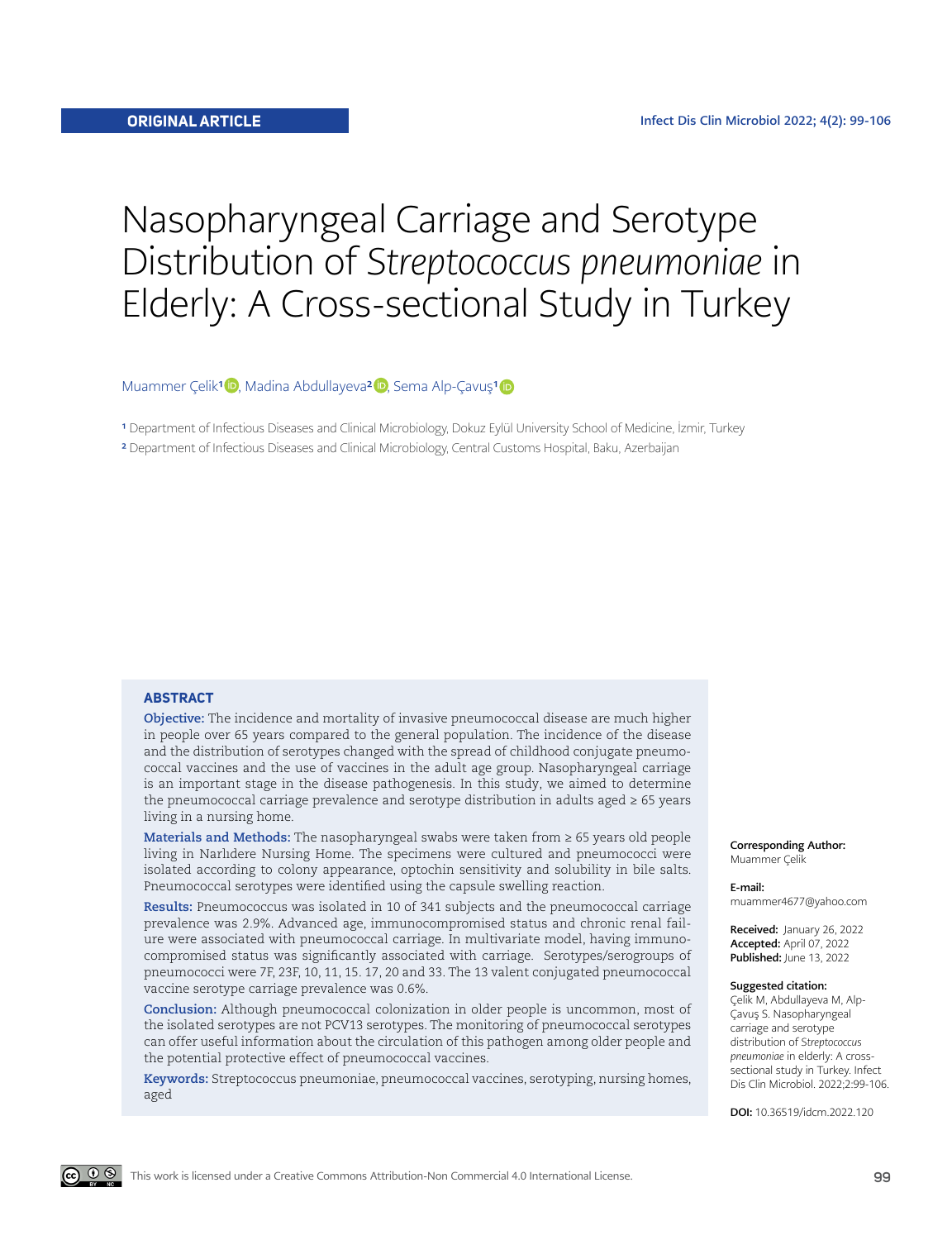# **INTRODUCTION**

*I* nvasive pneumococcal disease (IPD) caused by *Streptococcus pneumoniae* is an important cause of morbidity and mortality among young children and adults 65 years and older. *S. pneumoniae* is one of the most important causes of serious diseases, such as pneumonia, meningitis, and bacteremia (1). According to 2018 surveillance data from US Centers for Disease Control and Prevention (CDC), the incidence of IPD in the general population was 9.6/100,000, while the mortality rate was 1.06/100,000. The incidence rate of IPD (24/100,000) and the mortality rate were also much higher in people over 65 years than the general population (2). The IPD surveillance systems in Turkey and Middle East Region are largely inadequate, resulting in a lack of knowledge of the true incidence of IPD. Overall, studies generally observed a high burden of IPD among adults in this region (3).

Besides advanced age, the most common IPD risk factors include asplenia or splenic dysfunction, chronic lung diseases, chronic kidney diseases, chronic heart diseases, chronic liver diseases, and immunocompromised status (malignancies, acquired immune deficiency syndrome, receiving immunosuppressive therapy, solid organ transplantation.) (4). A nursing home residence is also an important risk factor for IPD and IPD-related short-term mortality (5).

Nasopharyngeal (NP) pneumococcal carriage is often asymptomatic, but also it is the first and most important stage in the disease's pathogenesis. NP carriage varies between 20% and 50% in children and 2%-30% in healthy adults (6, 7). As the childhood pneumococcal vaccination effort has expanded, vaccine serotype pneumococcal carriage and disease have decreased in children and unvaccinated adults. The serotype distribution has also changed. In particular, the carriage prevalence of non-pneumococcal conjugate vaccine 13 (PCV13) serotypes has increased (8, 9). The epidemiology of pneumococcal disease and carriage should be followed to monitor the effectiveness of current pneumococcal vaccination programs. The World Health Organization (WHO) Pneumococcal Carriage Working Group recommends conducting NP carriage studies regularly (10).

In Turkey, the pneumococcal conjugate vaccine 7 (PCV7), which includes serotypes 4, 6B, 9V, 14, 18C, 19F, and 23F, was introduced in 2008 for immunization of children. In 2011 PCV7 was replaced by the PVC13, which includes serotypes 1, 3, 5, 6A, 7F, and 19A additionally, with the universal access as 3+1 schedule, to be given at 2,4, and 6 months with a booster dose provided at 12 months of age. Since 2016, the sequential use of PCV13 and pneumococcal polysaccharide vaccine (PPSV23) (containing serotypes 1, 2, 3, 4, 5, 6B, 7F, 8, 9N, 9V, 10A, 11A, 12F, 14, 15B, 17F, 18C, 19A, 19F, 20, 22F, 23F, and 33F) is recommended for adults ≥65 years old and 19-64 years old with IPD risk factors by the General Directorate of Public Health (11). IPD surveillance system in Turkey has recently been established, but there is no published information about the circulating pneumococcal serotype yet. There is a lack of data in the literature about pneumococcal carriage and serotype distribution in adults from Turkey.

In this study, we aimed to determine the prevalence of overall pneumococcal nasopharyngeal carriage and risk factors for carriage; the prevalence of PCV13 serotype carriage; and serotype distribution among adults ≥ 65 years of age who live in a nursing home in İzmir, Turkey.

# **MATERIALS AND METHODS**

# Study Design

The research was planned as a cross-sectional study. The study was conducted at the Narlıdere Nursing Home Elderly Care and Rehabilitation Center, İzmir/Turkey. İzmir is the third most populous city of Turkey and located in western Turkey. Of the population, 9.6% is  $\geq$  65 years old in Turkey, 17.1% in İzmir (12). The nursing home is located in

# **HIGHLIGHTS**

- The prevalence of pneumococcal carriage is relatively low (2.9%) in nursing home residents.
- The serotypes other than conjugate pneumococcal vaccine (PCV13) are predominant in carriage.
- The epidemiology of pneumococcal carriage should be followed to monitor the effectiveness of current pneumococcal vaccination programs.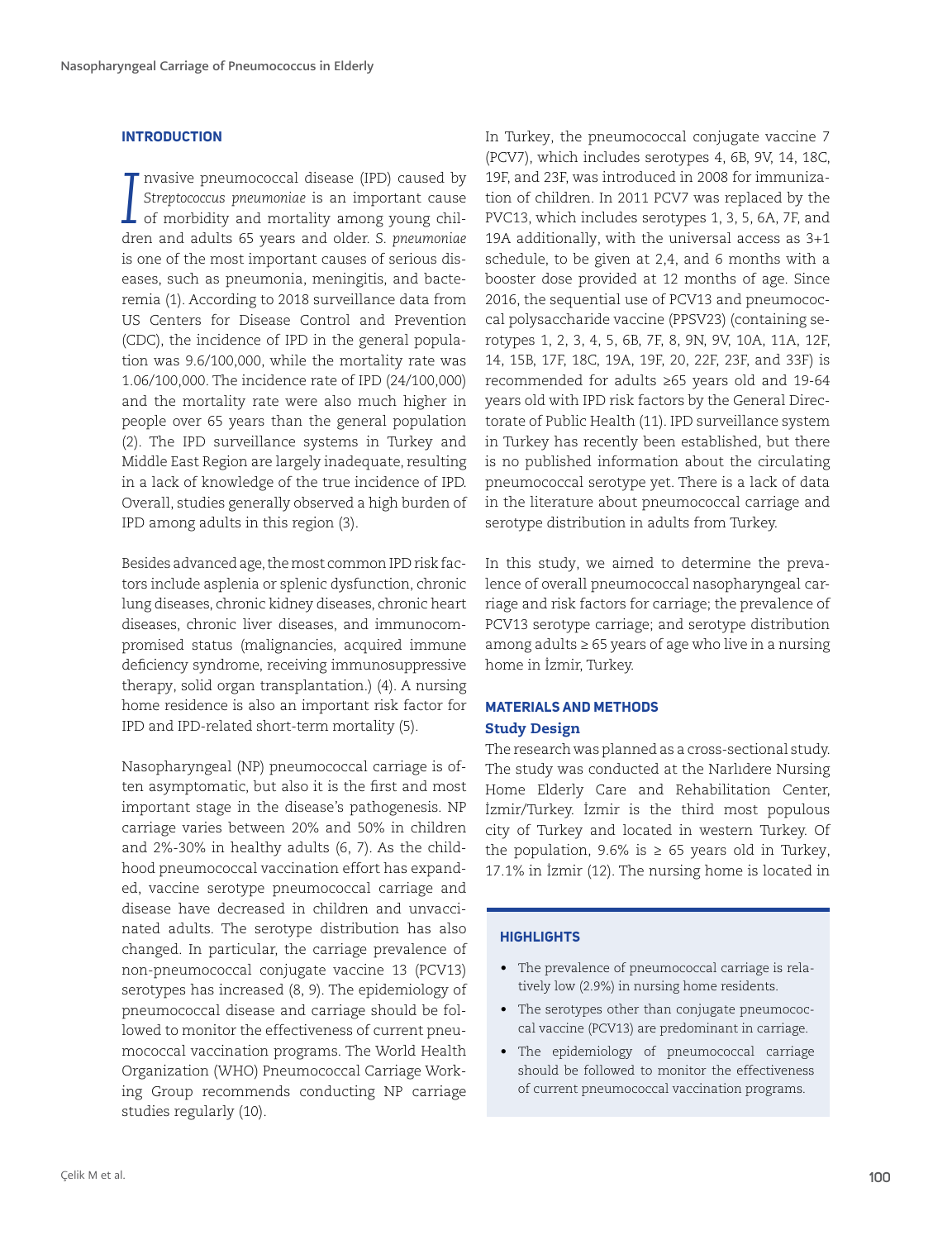Narlıdere, western part of İzmir, and most of the residents are people with a high level of education, good socioeconomic status, low comorbid diseases, and high physical activity.

Inclusion criteria were current residence in the nursing home, age  $\geq 65$  years, and willingness to participate. We visited the facility on weekdays between March 9 and March 31, 2017. The residents were called from their rooms and informed about the study, and those who agreed to participate in the study were invited to the medical unit of the nursing home for sampling. Informed written consent was obtained from all participants. We interviewed all participants to obtain their sociodemographic and medical history data. This information was recorded using a standard questionnaire.

#### Sampling and Isolation

One NP sample was obtained using a swab with a flexible aluminum shaft for each adult. The samples were transported to the laboratory using Stuart transport medium and processed within 8 hours. The samples were inoculated on BD Columbia agar with 5% sheep blood and incubated for 18–24 h at 35–37°C with 5% CO $_{\textrm{\tiny{2}}}$  (in a candle jar). On a blood agar plate (BAP), colonies that were small, grey, and moist (sometimes mucoidal) with a zone of alphahemolysis (the colonies become flattened, and the central portion becomes depressed as the culture plate ages) were considered to be *S. pneumoniae* and were examined for further identification. The catalase test was applied to colonies showing pneumococcal morphology. Catalase-negative colonies were examined using Gram staining. Colonies with Gram-positive diplococci were inoculated on a BAP and incubated under the same conditions for purification. The optochin susceptibility test was used for *S. pneumoniae* identification with bile solubility as a confirmatory test. The *S. pneumoniae* ATCC 49619 strain was used as a positive control.

# Capsular Typing

Capsule serotypes were determined by coagglutination and capsule swelling (Quellung) reactions, which are accepted by the WHO as the reference methods (10). We used pneumotest plus (Serum Statens Institute, Denmark) containing capsule antisera against the serotypes included in PPSV23, which are known as the most common cause of IPD (13).

**1.** Bacterial suspension preparation: We used a sterile loop to prepare a light to moderate cell suspension (approximately equal to a 0.5 McFarland density standard) from overnight growth on BAP (18–24 h at 35–37°C in a candle jar) in 300 µl of phosphate-buffered saline (PBS).

**2.** Antisera preparation: A homogeneous suspension was prepared by mixing 100 μl of sterile PBS and 100 μl of antiserum. The mixture was stored at +4ºC and used for one week.

**3.** Application of a capsule-swelling reaction: The slides were wiped with 70% ethyl alcohol. The patient number, negative control, and serum codes were written on the slide. Then, 3 μl of 1% methylene blue, 3 μl of antiserum, and 3 μl of prepared bacterial suspension were added. As a negative control, the mixture prepared with 3 μl of PBS was used instead of the bacterial suspension. Both the test mix and the negative control were placed on the same slide during each test.

**4.** The test mixture and the negative control were covered with a coverslip, and the capsule-swelling reaction was evaluated with an x100 objective (x100 magnification) after 5 min.

**5.** We began testing with pooled antisera. Once a positive reaction was obtained, we proceeded with the individual group and serotype-specific antisera included in the pooled antisera that gave the positive reaction to determine the serogroup and serotype, according to the manufacturer's chessboard system (13).

Ethical approval was obtained from the Noninvasive Research Ethics Committee of Dokuz Eylül University as Decision No. 2016/31–31. Permissions were obtained from the Narlıdere Nursing Home Elderly Care and Rehabilitation Center Directorate and the Republic of Turkey Ministry of Family, Labor, and Social Services.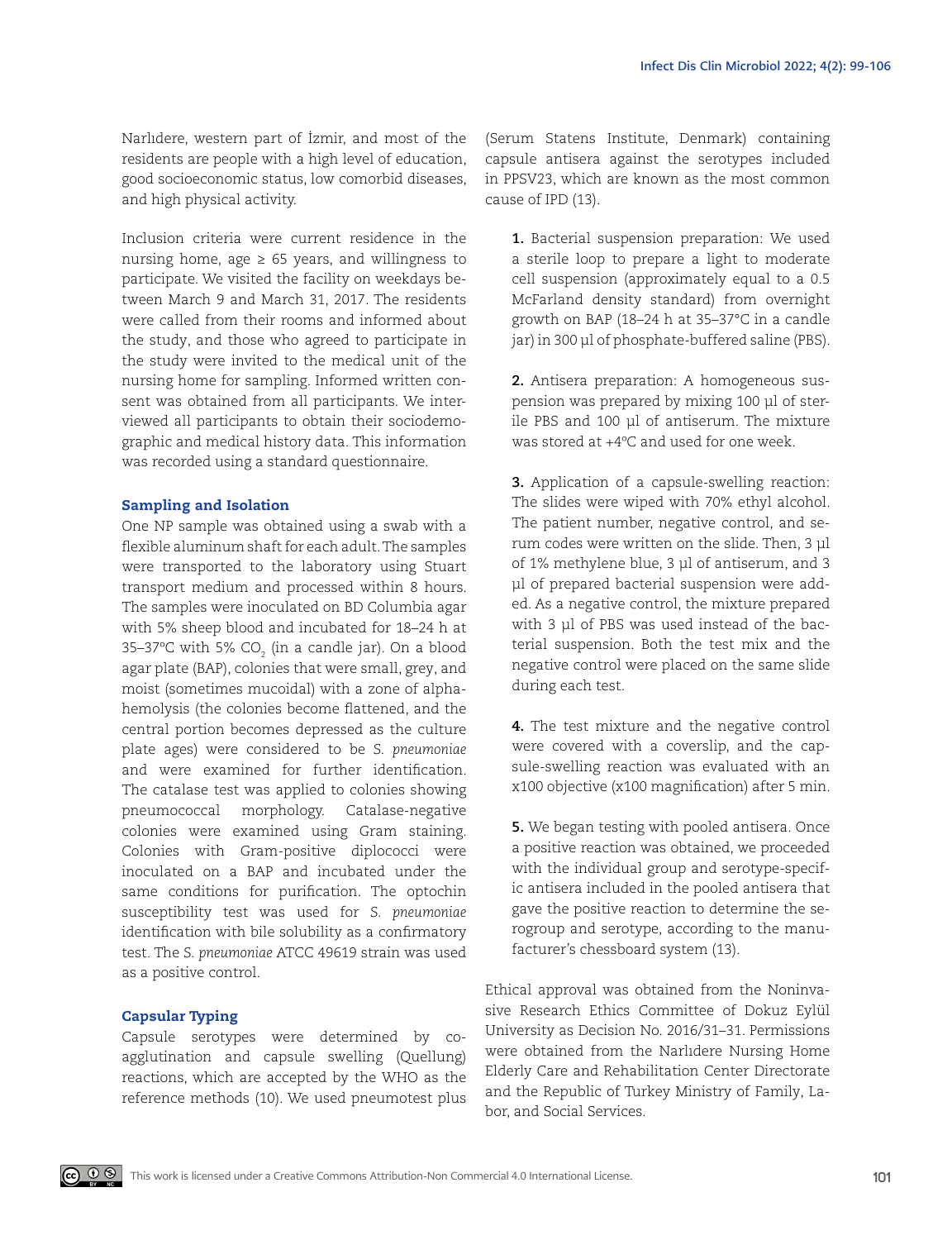# Statistical Analysis

The statistical analysis was performed using the Statistical Package for the Social Sciences (SPSS) 22.0 (IBM Corp., Armonk, NY, USA). Descriptive statistics (the median and interquartile range or percentages, as appropriate) were used to summarize each sociodemographic and clinical variable included in the questionnaire. A Mann-Whitney U test was used to compare the continuous variables. The carriage was evaluated in terms of categorical variables using a chi-square test or a 2-sided Fisher's exact test when appropriate. A multivariate logistic model was applied to investigate demographic characteristics (age and sex) and clinical features (presence of comorbidities and other factors) associated with pneumococcal carriage. Statistical significance was set at *p*<0.05.

#### **RESULTS**

#### Characteristics of the Study Population

In all, 341 (42.8%) of the 797 nursing home residents agreed to participate in the study. The median age of the participants was 78 (range: 65–97) years. Most of the participants were female (62.2%). In the group that did not participate in the study, the median age was 76 years, with 59.6% of females. Regarding medical history, 160 (46.9%) of the participants had at least one chronic disease, and 44 (12.9%) were immunocompromised. Smoking was uncommon, with only 10% of the participants being current smokers. Detailed demographic characteristics, comorbidities, respiratory tract infection, antibiotic consumption, and pneumococcal vaccination history of the participants are shown in Table 1. Of the participants, 24.9% had only PPSV23, 2.6% had only PCV13, and 0.6% had both vaccines.

# Pneumococcal Carriage

Of the 341 elderly participants, 10 (2.9%) had a pneumococcal carriage. The median age of those with pneumococcal carriage was 85 (Range between 71 and 91 years old). Pneumococcal carriage increased with age and was found in 6.7% of those aged 85 years and over. Pneumococcal carriage prevalence was significantly higher in ≥ 85 years old participants than those between 65-74 and 75-84 years old (*p*=0.044). Having immunocompromised status and chronic renal failure were also associated with pneumococcal carriage (*p*=0.036, *p*=0.020). In multivariate regression model, having immunocompromised status was significantly associated with carriage (OR=4.7, 95 % Cl:1.25-17.95, *p*=0.022). The relationship between demographic characteristics, clinical features, and pneumococcal carriage is shown in Table 1.

# Capsular Serotypes

Serotypes 7F, 23F, and 20 were isolated from three individual persons. Serogroups 10, 11, 15, 17, and 33, which are not included in PCV13, were isolated from other individuals, and their serotypes could not be determined because we did not have the factor sera required to determine their serotypes. The serotypes of pneumococci isolated from two people could not be determined using the Pneumotest kit. These strains were non-vaccine serotypes or unencapsulated pneumococci.

Of the determined carriage serotypes, 20% were included in PCV13 (serotypes 7F and 23F). PCV13 serotype coverage prevalence was 0.6% (2/341). Serotypes 7F, 20, 23F, and serogroups 10, 11, 15, 17, and 33 are included in PPSV23. However, because the serotypes of these strains could not be determined, clear information about the coverage of PPSV23 could not be given. None of the carriers had a history of PCV13, and four were vaccinated with PPSV23.

#### **DISCUSSION**

This is the largest study investigating pneumococcal carriage in the elderly living in nursing homes in Turkey. Also, this is the first study to determine the serotype distribution of pneumococci colonizing adults in Turkey published in the literature. The pneumococcal carriage prevalence was 2.9% in this study. In another study from Turkey, Çetinkol et al. took NP samples from 92 nursing home residents older than 60 years old, and carriage prevalence was 16.3%. Although the carriage prevalence was higher than this study, the study had a small sample size and pneumococcal serotype distribution was not determined (14).

The pneumococcal carriage prevalence determined in this study was consistent with the studies from Europe and the USA conducted on people living in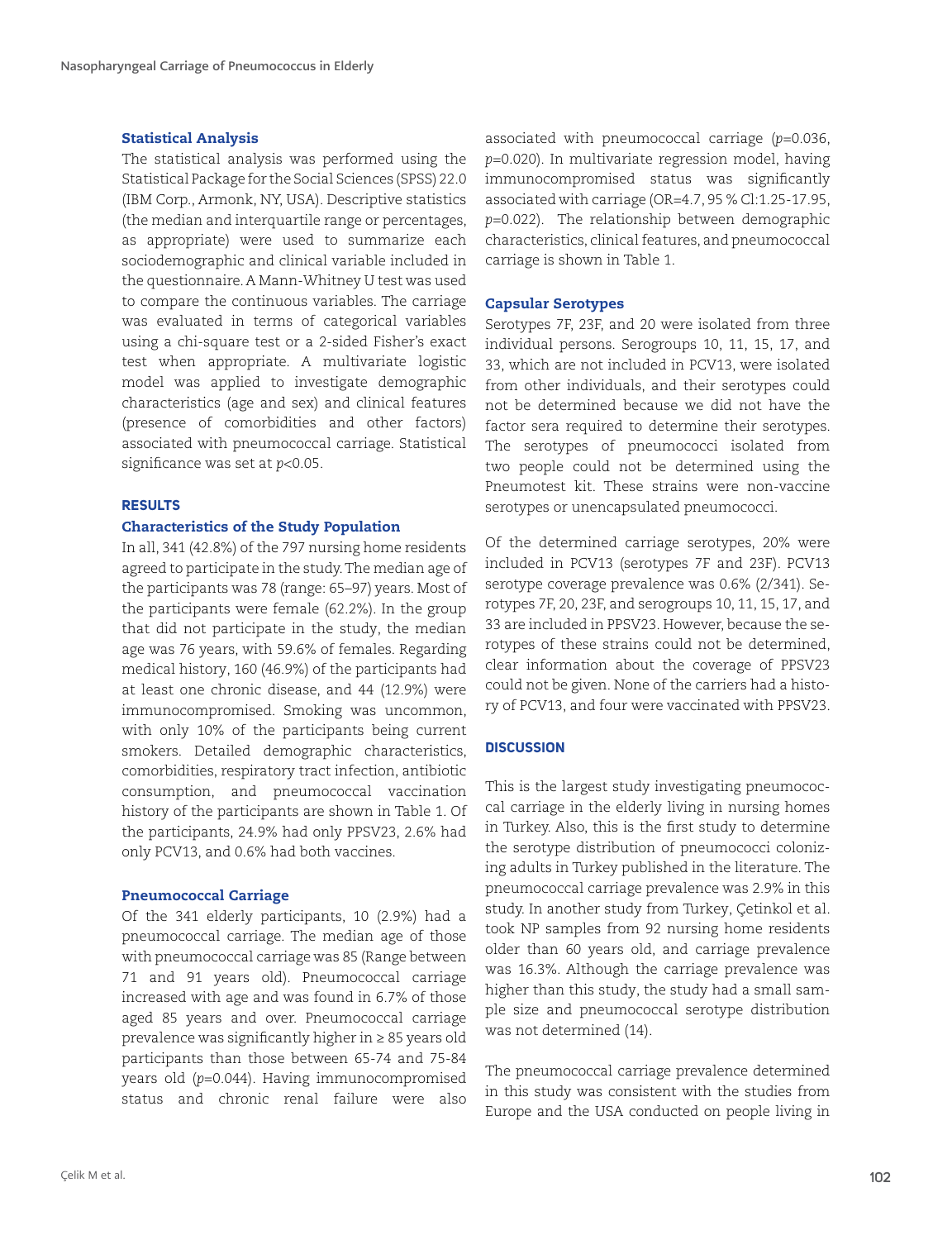|                              | <b>Total cohort</b><br>$N = 341$ | <b>Pneumococcus carriers</b><br>N=10 (2.9%) | <b>Pneumococcus</b><br>non-carriers<br>N=331 (97.1%) | $\boldsymbol{p}$ |
|------------------------------|----------------------------------|---------------------------------------------|------------------------------------------------------|------------------|
| Age, median (IQR)            | 78 (73-85)                       | 85 (74.5-90)                                | 78 (73-85)                                           | 0.093<br>0.044   |
| 65-74                        | 101 (29.6)                       | 2(20)                                       | 99 (29.9)                                            |                  |
| 75-84                        | 151 (44.3)                       | 2(20)                                       | 149 (45)                                             |                  |
| $\geq 85$                    | 89 (26.1)                        | 6(60)                                       | 83(25.1)                                             |                  |
| Sex (Female)                 | 212(62.2)                        | 7(70)                                       | 205 (61.9)                                           | 0.748            |
| Comorbid chronic disease     | 160 (46.9)                       | 6(60)                                       | 154 (46.5)                                           | 0.525            |
| Diabetes mellitus            | 88 (25.8)                        | 3(30)                                       | 85(25.7)                                             | 0.722            |
| Chronic heart disease        | 78 (22.9)                        | 4(40)                                       | 74 (22.4)                                            | 0.245            |
| Chronic lung disease         | 42 (12.3)                        | 3(30)                                       | 39 (11.8)                                            | 0.113            |
| Immunocompromised status     | 47 (13.8)                        | 4(40)                                       | 43 (13)                                              | 0.036            |
| Solid organ malignancy       | 27(7.9)                          | 1(10)                                       | 6(7.9)                                               | 0.567            |
| Hematologic malignancy       | 4(1.2)                           | 0(0)                                        | 4(1.2)                                               | $\mathbf{1}$     |
| Acquired immune deficiency   | 8(2.3)                           | 1(10)                                       | 7(2.1)                                               | 0.214            |
| Chronic renal failure        | 8(2.3)                           | 2(20)                                       | 6(1.8)                                               | 0.020            |
| Smoking                      | 34(10)                           | 1(10)                                       | 33 (10)                                              | 1                |
| Respiratory tract infection* | 198 (58.1)                       | 6(60)                                       | 192 (58)                                             | $\mathbf{1}$     |
| <b>Influenza</b>             | 129 (37.8)                       |                                             |                                                      |                  |
| Common cold                  | 65 (19.1)                        |                                             |                                                      |                  |
| Pneumonia                    | 4(1.2)                           |                                             |                                                      |                  |
| Antibiotic consumption*      | 96 (28.2)                        | 2(20)                                       | 94 (28.4)                                            | 0.731            |
| Pneumococcal vaccination     | 96 (28.2)                        | 4(40)                                       | 92 (27.8)                                            | 0.476            |
| PPSV23                       | 85 (24.9)                        |                                             |                                                      |                  |
| PCV13                        | 9(2.6)                           |                                             |                                                      |                  |
| <b>Both vaccines</b>         | 2(0.6)                           |                                             |                                                      |                  |

**Table 1.** Demographic characteristics and clinical features of total cohort, pneumococcus carriers and pneumococcus non-carriers.

IQR: Interquartile range, PPSV23: Pneumococcal polysaccharide vaccine, PCV13: Pneumococcal conjugate vaccine 13 \*During the last 30 days

nursing homes. Flamaing et al. reported 4.1% of pneumococcal carriage among 296 people residing in a nursing home in Belgium (15). In Portugal, between 2010 and 2012, Almeida et al. found that pneumococcal carriage was found in 2.3% of 3361 people aged 60 and over. While the carriage prevalence was 1.9% in those living at home, it was significantly higher (5.7%) in those living in a nursing home (16). Becker-Dreps et al. took samples from 210 people from two nursing homes between December 2013 and April 2014 in the USA and reported a 2.9% pneumococcal carriage (17). Drayß et al. have tested 677 asymptomatic adults living at home or nursing homes, aged 65 years or more. *S. pneumoniae* was detected in none of the participants (18).

In this study, the pneumococcal carriage prevalence was found to be increased with age and was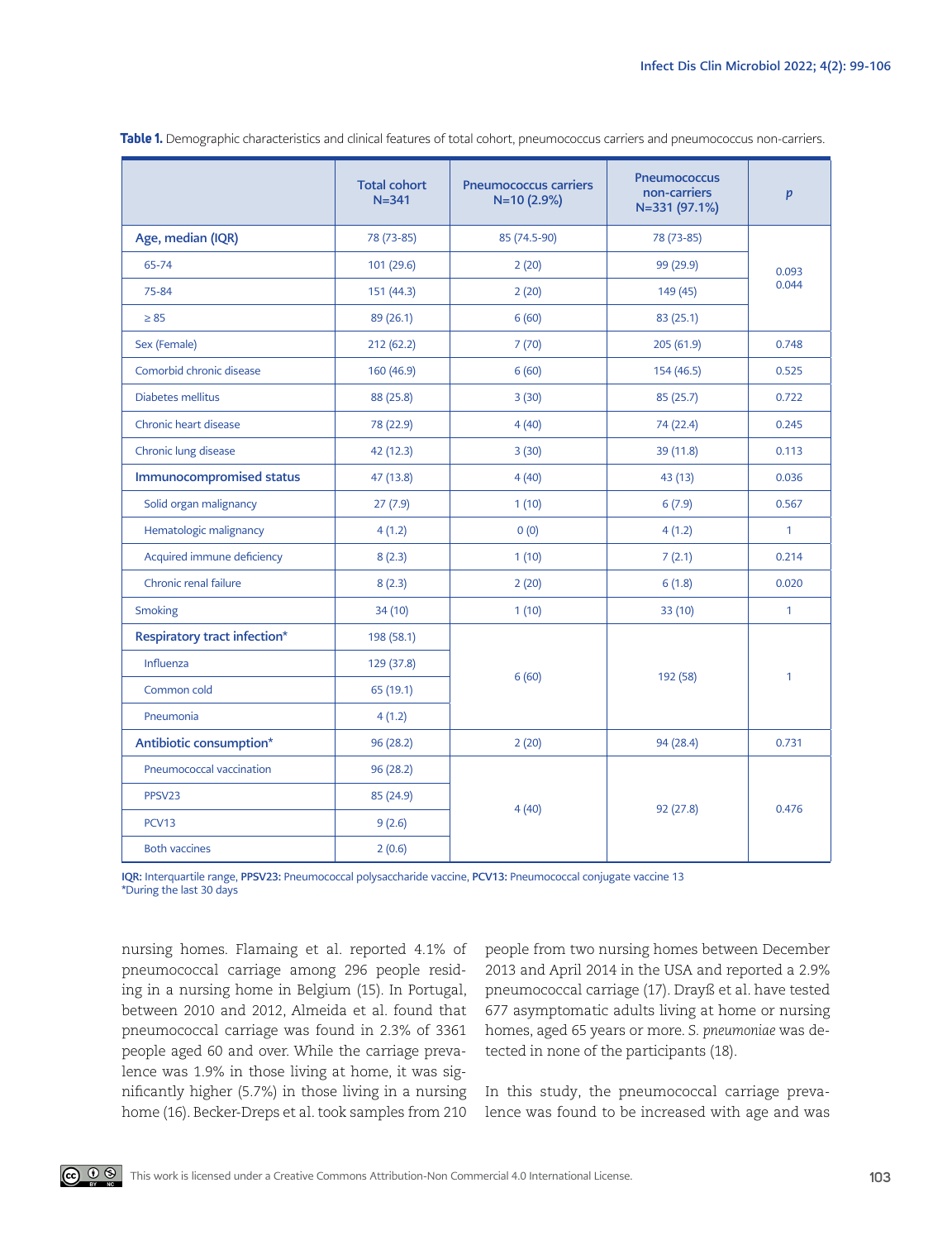significantly higher in those aged 85 years and older. In the study by Ansaldi et al., carriage prevalence was 24.4% in those between 70 and 79 years old, and it was statistically higher than those aged 60– 69 and ≥80 years (19). In the study by van Deursen et al., the pneumococcal carriage prevalence was 13.6% in those aged 75 years, less than half of the carriage prevalence (29.2%) of people aged 65–74 years (20). Esposito et al. reported that the carriage prevalence was higher (11.4%) in individuals <75 years old compared with those aged ≥75 years old (7.6%) (21). The reason for the different results in the relationship between age and pneumococcal carriage in the studies is thought to be the factors like the number of people living together, underlying chronic disease, physical activity, socioeconomic status, etc.

In this study, having a comorbid chronic disease, chronic lung disease, chronic heart disease, or diabetes mellitus (DM) was not detected as a statistically significant risk factor for pneumococcal carriage. Almedia et al. reported that having a chronic disease was not associated with a pneumococcal carriage. Chronic obstructive pulmonary disease and asthma were associated with pneumococcal colonization, whereas heart disease and, DM were not (16). In our study, immunocompromised status was a statistically significant risk factor for pneumococcal carriage. We could not find any study in the literature showing the relationship between immunocompromised conditions and pneumococcal carriage.

The percentage of pneumococcal vaccination among participants included in this study was low. While one-fourth of the participants had only PPSV23, only 2.6% had only PCV13, and 0.6% had both vaccines. The pneumococcal carriage was detected in 4.2% of those who had the pneumococcal vaccine, and it was not statistically significant. In similar studies, the percentage of pneumococcal vaccination varied between 3.6% and 87.3%; the lowest vaccination rate was in Portugal, and the highest was in the USA. There was no significant association between pneumococcal vaccination and overall pneumococcal carriage (15-21).

As PCV13 vaccination in adults increases in Turkey, it is expected to cause shifts in the distribution of

serotypes that cause colonization and disease. According to our study results, PCV13 covers 20% of the serotypes isolated. In similar studies from Europe, the coverage of PCV13 varied between 9.1% and 51.4% (16, 19, 20, 22, 23). In a recent study from Japan, 18.2% of the participants carried a pneumococcal serotype included in PCV13 (24). These studies have been conducted in various countries, at different time periods, with different age groups, and using different methods. Therefore, serotypes that cause NP colonization and the percentage of vaccine coverage varied between studies. Geographical characteristics, socioeconomic and genetic factors, and vaccination policies of countries affect pneumococcal carriage. Each country must establish a national and regional surveillance system to monitor pneumococcal serotypes.

The strengths of our study: We investigated NP pneumococcal carriage and risk factors in older people residing in nursing homes, with a higher number of participants than other existing studies from Turkey. Previous studies conducted in Turkey focused more on pneumococcal carriage and antibiotic resistance among strains. In this study, we determined the serotypes of isolated pneumococcal strains and the serotype coverage of PCV13 for NP carriage was low.

The study was conducted in İzmir Narlıdere Elderly Care and Rehabilitation Center. People living in this center are generally a group of people with a high level of education, good socioeconomic status, low comorbid diseases, and high physical activity. For this reason, the results of our study may not reflect the public. In their population-based study, Almeida et al. showed that pneumococcal carriage percentages were different among the participants living in rural vs urban living areas and retirement home vs family home residents (16). The participants enrolled in the study could induce selection bias because this population tends to have better physical activity and be less care dependent. However, there was no difference in demographic characteristics between the study participants and the other residents.

We used conventional culture and serotyping methods recommended by the WHO. Molecular methods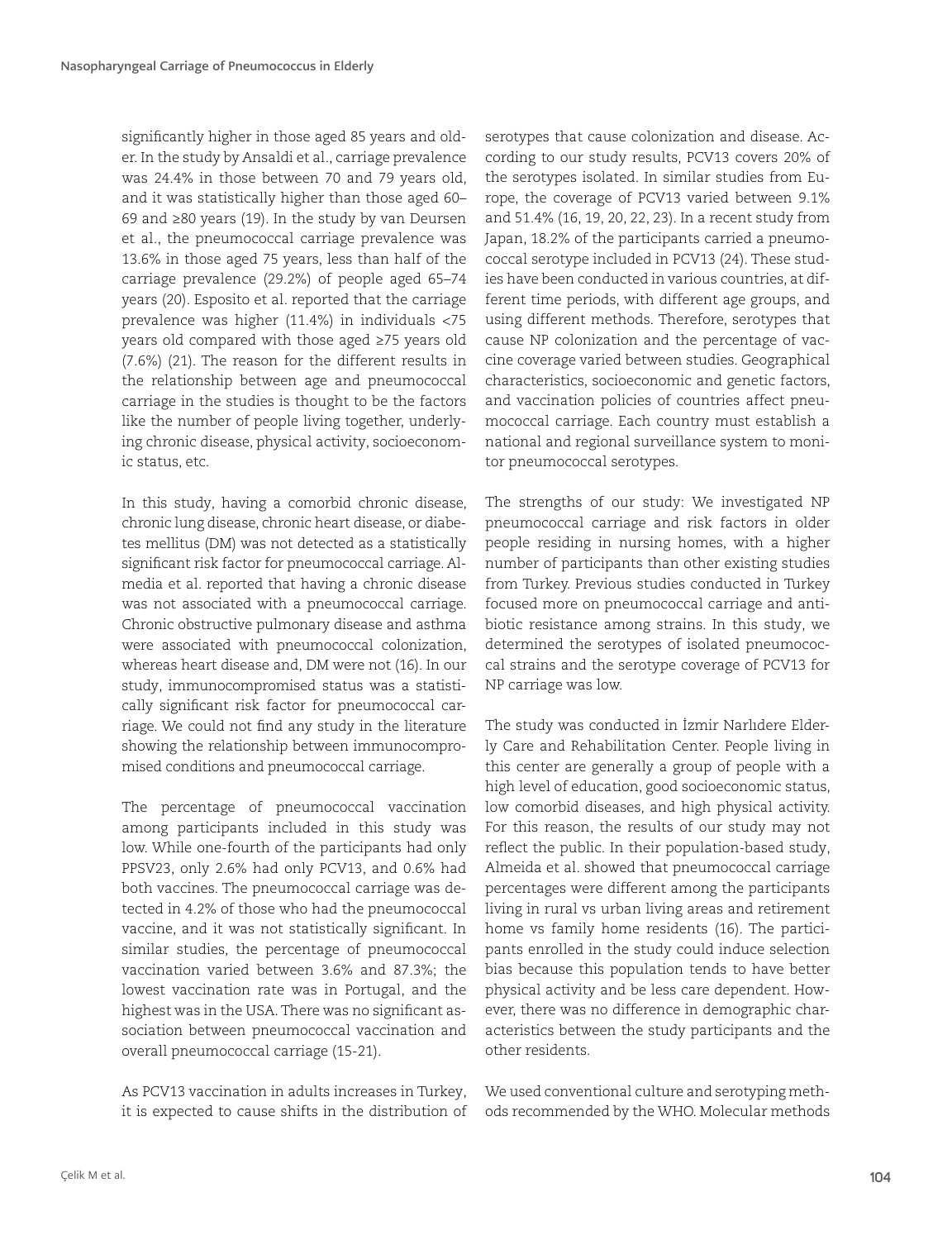to investigate NP pneumococcal carriage have been recently developed. Recent studies report that conventional culture methods underestimate pneumococcal carriage prevalence and molecular methods are superior to conventional methods in detecting pneumococcal carriage (19, 20, 22, 23, 24). Because of the lack of specific anti-sera for further serotyping in pneumotest plus kit, the serotypes of serogroup 10, 11, 15, 17, and 33 could not be determined and the exact vaccine coverage of PPSV23 could not be found. Another limitation of the study was using capsule swelling reaction for serotyping.

Although this study was conducted at a single center in a limited geographic setting, a high number of subjects were included. Results showed that pneumococcal colonization in older people is uncommon and that most of the isolated serotypes are not PCV13 serotypes. The monitoring of pneumococcal carriage and serotypes can offer useful information about the circulation of this pathogen among older people as well as the potential protective effect of pneumococcal vaccines.

**Ethical Approval:** Dokuz Eylül University Noninvasive Research Ethics Committee approved the study with the decision number of 2016/31–31. Permissions were obtained from the Narlıdere Nursing Home Elderly Care and Rehabilitation Center Directorate and the Republic of Turkey Ministry of Family, Labor, and Social Services.

**Informed Consent:** Informed written consent was obtained from all participants.

**Peer-review:** Externally peer-reviewed

**Author Contributions:** Concept – M.Ç., S.A.Ç.; Design – M.Ç., S.A.Ç.; Supervision – S.A.Ç.; Data Collection and/or Processing – M.Ç., M.A.; Analysis and/or Interpretation – M.Ç., M.A.; Literature Review – M.Ç., S.A.Ç.; Writer – M.Ç., M.A., S.A.Ç.; Critical Reviews – M.Ç., M.A., S.A.Ç.

**Conflict of Interest:** The authors declare no conflict of interest.

**Financial Disclosure:** There are no financial conflicts of interest to disclose.

**Acknowledgments:** We thank Assoc. Dr. Nil Tekin for her help and support at the Narlidere Nursing Home Elderly Care and Rehabilitation Center. We thank Prof. Dr. Vildan Avkan-Oğuz and Prof. Dr. Nur Yapar for their laboratory and material support.

#### **REFERENCES**

- 1 Jansen AGSC, Rodenburg GD, Van Ende A Der, van Alphen L, Veenhoven RH, Spanjaard L, et al. Invasive pneumococcal disease among adults: Associations among serotypes, disease charac-teristics, and outcome. Clin Infect Dis. 2009;49(2):23-9. [\[CrossRef](https://doi.org/10.1086/600045)]
- 2 Active Bacterial Core Surveillance (ABCs) Report: Emerging Infections Program Network. *Streptococcus pneumoniae*, 2018 [Internet]. Atlanta: Centers for Disease Control and Prevention (CDC). (May 22, 2020; cited January 26, 2022). Available from: [https://www.cdc.](https://www.cdc.gov/abcs/reports-findings/survreports/spneu18.html) [gov/abcs/reports-findings/survreports/spneu18.html](https://www.cdc.gov/abcs/reports-findings/survreports/spneu18.html)
- 3 Bizri AR, Althaqafi A, Kaabi N, Obeidat N, Al Akoury N, Haridy H. The Burden of invasive vaccine-preventable diseases in adults in the Middle East and North Africa (MENA) Region. In-fect Dis Ther. 2021;10(2):663-85. [[CrossRef\]](https://doi.org/10.1007/s40121-021-00420-y)
- 4 Thomas RE. Pneumococcal pneumonia and invasive pneumococcal disease in those 65 and older: Rates of detection, risk factors, vaccine effectiveness, hospitalisation and mortality. Geriatr. 2021;6(1):1-17. [[CrossRef\]](https://doi.org/10.3390/geriatrics6010013)
- 5 Drijkoningen JJC, Rohde GGU. Pneumococcal infection in adults: Burden of disease. Clin Microbiol Infect. 2014;20(S5):45- 51. [[CrossRef\]](https://doi.org/10.1111/1469-0691.12461)
- 6 Bogaert D, De Groot R, Hermans PWM. *Streptococcus pneumoniae* colonisation: The key to pneumococcal disease. Lancet Infect Dis. 2004;4(3):144-54. [\[CrossRef](https://doi.org/10.1016/S1473-3099(04)00938-7)]
- 7 Regev-Yochay G, Raz M, Dagan R, Porat N, Shainberg B, Pinco E, et al. Nasopharyngeal carriage of *Streptococcus pneumoniae*  by adults and children in community and family settings. Clin Infect Dis. 2004;38(5):632-9. [\[CrossRef\]](https://doi.org/10.1086/381547)
- 8 Waight PA, Andrews NJ, Ladhani SN, Sheppard CL, Slack MPE, Miller E. Effect of the 13-valent pneumococcal conjugate vaccine on invasive pneumococcal disease in England and Wales 4 years after its introduction: An observational cohort study. Lancet Infect Dis. 2015;15(5):535-43. [[CrossRef](https://doi.org/10.1016/S1473-3099(15)70044-7)]
- 9 Rodrigo C, Bewick T, Sheppard C, Greenwood S, Mckeever TM, Trotter CL, et al. Impact of infant 13-valent pneumococcal conjugate vaccine on serotypes in adult pneumonia. Eur Respir J. 2015;45(6):1632-41. [\[CrossRef\]](https://doi.org/10.1183/09031936.00183614)
- 10 Satzke C, Turner P, Virolainen-Julkunen A, Adrian PV, Antonio M, Hare KM, et al. Standard method for detecting upper respiratory carriage of *Streptococcus pneumoniae*: Updated recommendations from the World Health Organization Pneumococcal Carriage Working Group. Vaccine. 2013;32(1):165-79. [\[CrossRef](https://doi.org/10.1016/j.vaccine.2013.08.062)]
- 11 [Vaccination Circular of Risk Groups]. [Internet]. Ankara: Ministry of Health, General Directorate of Public Health. (June 17, 2016; cited January 26, 2022). Turkish. Available from: [https://asireh](https://asirehberi.saglik.gov.tr/genelgeler/risk-grubu-genelgesi)[beri.saglik.gov.tr/genelgeler/risk-grubu-genelgesi](https://asirehberi.saglik.gov.tr/genelgeler/risk-grubu-genelgesi) (in Turkish)